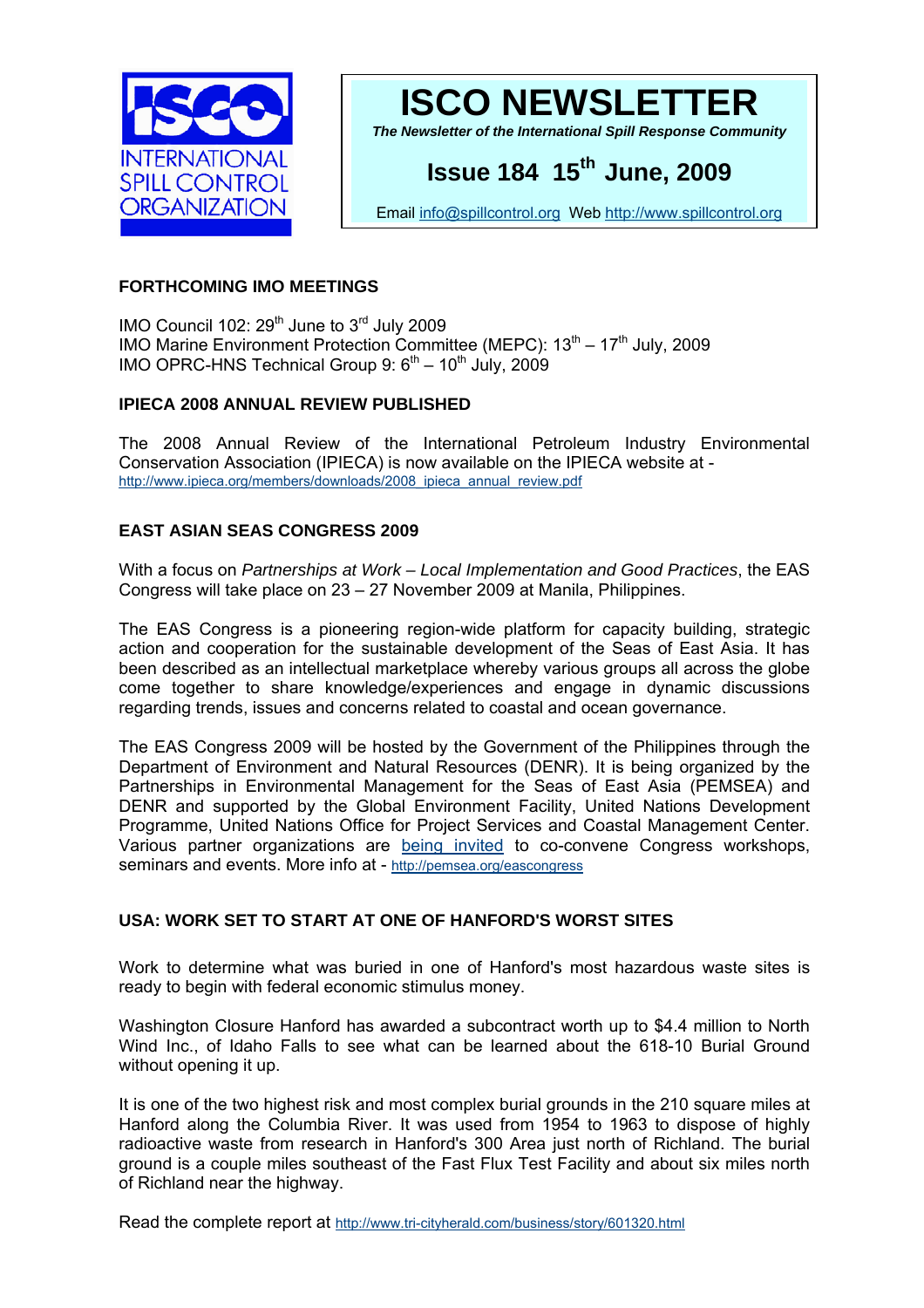#### **UK: SEPA PUBLISHES LANDMARK REPORT ON CONTAMINATED LAND IN SCOTLAND**

SEPA published its report *Dealing with land contamination in Scotland* on 26 May, which represents the first attempt to show the extent of contaminated land and potentially contaminated land in Scotland.

There is a significant amount of interest in land contamination from a variety of groups including local authorities, land developers, environmental consultants, academic institutions and the general public. This report, which was prepared by SEPA at the request of Scottish Ministers, details the progress made in implementing the contaminated land regulatory regime, commonly known as Part IIA, through which local authorities (and in some circumstances SEPA) effect remediation of land contamination that is posing unacceptable risk to health or the environment. [www.sepa.org.uk/land/land\\_publications.aspx](http://system.newzapp.co.uk/GLink.asp?LID=MjI1MjMxNiw5OTU5NzU2Ng==)

#### **MARITIME NEW ZEALAND TO DEVELOP OIL SPILL CONTINGENCY PLAN FOR SUB-ANTARCTIC ISLANDS**

Two Maritime New Zealand (MNZ) oil spill experts recently visited the rugged Subantarctic Islands to help develop a special oil spill response plan for the area.

Listed as a World Heritage Area, the islands are home to vast numbers of birds and seamammals. Remote and isolated, many species of birds and plants are endemic to their own small island groups and extremely vulnerable to human disturbance. MNZ has responsibility for oil spill response in the Subantarctic Islands, the furthest of which is located approximately 870 km south-east of New Zealand. MNZ has been working closely with the Department of Conservation (DOC), who manage the islands, to develop a special area oil spill contingency plan.

MNZ Environmental Analyst Alison Lane recently visited the islands as a guest aboard the HMNZS frigate *Te Kaha*, along with Marine Pollution Response Service (MPRS) Response Planning Officer Dayne Maxwell. "The contingency plan has been developed in response to the rapidly-growing cruise ship tourism industry in the area, which brings with it an associated increased risk of an oil spill," Alison says. [http://www.maritimenz.govt.nz/Publications](http://www.maritimenz.govt.nz/Publications-and-forms/Newsletters/SSCSMar09.pdf)[and-forms/Newsletters/SSCSMar09.pdf](http://www.maritimenz.govt.nz/Publications-and-forms/Newsletters/SSCSMar09.pdf)

#### **USA: "WE ALL LIVE IN BHOPAL" - PANELISTS RELAY DANGERS OF CORPORATE GREED, WARN OF DISASTER CLOSE TO HOME**

Corporate greed and political neglect could lead to disaster on American soil, warned a panel of experts and witnesses of an industrial disaster in Bhopal, India. Portland State hosted representatives from the International Campaign for Justice in Bhopal who teamed up with local experts, volunteers and advocates to educate people about the Bhopal disaster of 1984. The group has been touring the United States to educate people about the incident during the 25th anniversary of the industrial disaster that has killed thousands and caused lingering health concerns in Bhopal, India. The panelists, including disaster survivor Safreen Khan, a Bhopal resident who organized a grassroots group striving for justice, spoke Thursday night before a crowd of about 50 students and community members. The slogan for the group's international campaign for justice, —We all live in Bhopal,‖ was the message they aimed to share on the eve of the industrial disaster's 25 year anniversary. Read the complete article at [http://www.dailyvanguard.com/we-all-live-in-bhopal-](http://www.dailyvanguard.com/we-all-live-in-bhopal-1.1756051)[1.1756051](http://www.dailyvanguard.com/we-all-live-in-bhopal-1.1756051) [Thanks to Don Johnston of DG & Hazmat Group for passing on this item]

#### **U.S. TRANSFERS HAZARDOUS MATERIALS RESPONSE EQUIPMENT TO MEXICO**

As part of a groundbreaking first between the United States and Mexican governments, personal protective suits, multi-gas meters, and related hazardous materials response equipment for Cuidad Juárez first responders have been transferred to Mexico's Dirección de Protección Civil (Civil Protection Agency) through a collaborative agreement between the Environmental Protection Agency (EPA) and U.S. Northern Command under the U.S.- Mexico Border 2012 Program.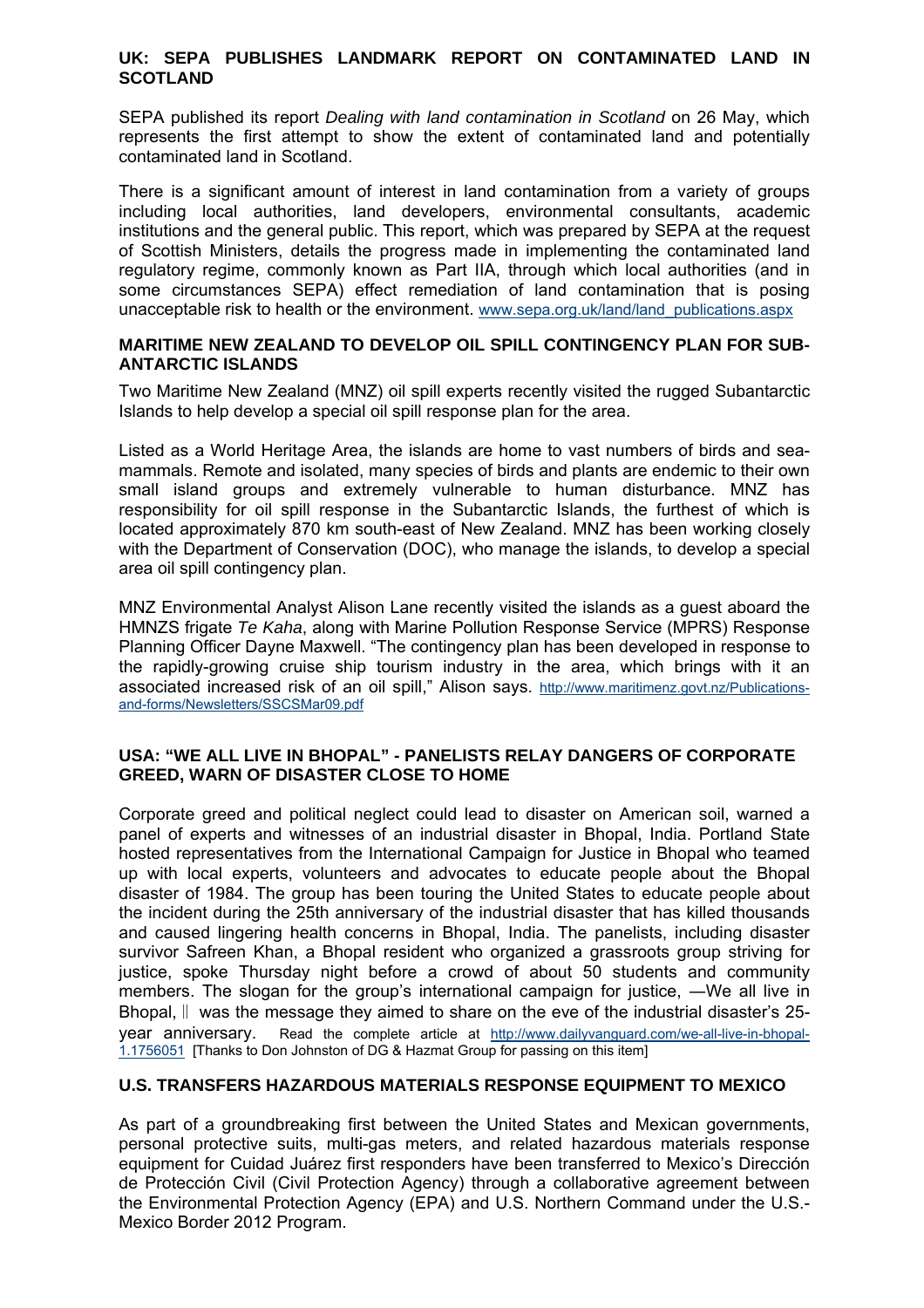The primary goal of this partnership is to strengthen border hazardous material response capabilities by building capacity in Mexico to respond to environmental pollution incidents that impact or threaten to impact the environment and public health within the border region. Read more at -

<http://yosemite.epa.gov/opa/admpress.nsf/0/777DDF1FFC762FA0852575CC006659FC>

#### **EXXONMOBIL REPORTS ZERO MARINE SPILLS IN 2008**

ExxonMobil Corp. reports zero spills from ExxonMobil-operated and long-term chartered marine vessels in 2008.

Marine affiliates of ExxonMobil help develop voluntary industry initiatives, including implementation of the Oil Companies International Marine Forum's (OCIMF) Tanker Management and Self Assessment, a best practice guide for ship operators.

ExxonMobil said it's committed to preventing spills from all its operations. The number of spills greater than 1 bbl in 2008 was down by over 60% since 2001. ExxonMobil's total volume of hydrocarbons spilled in 2008 was about 20,000 bbl, most of which was recovered at the site of the spill. Read more: [http://www.ogj.com/index/blogs/health-safety](http://www.ogj.com/index/blogs/health-safety-environment/s-blogs/s-OGJ/s-health-safety-environment-blog/s-post987_4529686655999302383.html)[environment/s-blogs/s-OGJ/s-health-safety-environment-blog/s-post987\\_4529686655999302383.html](http://www.ogj.com/index/blogs/health-safety-environment/s-blogs/s-OGJ/s-health-safety-environment-blog/s-post987_4529686655999302383.html)

#### **PPE – CLEANING, MAINTENANCE AND STANDARDS FOR USE IN EXPLOSIVE ENVIRONMENTS**

Two interesting articles can be found in the June 2009 edition of *The Catalyst.* Go to <http://www.joiff.com/catalyst/June09.pdf>

#### **DESOLVIT DEGREASER USED IN OIL SPILL CLEAN-UP TASK**

Mykal Industries has reported that its Desolvit degreaser (DSI 1000) has been applied in an emergency oil spill clean-up operation at a shipyard in Istanbul, Turkey.

The spill occurred at a shipyard where a salvaged vessel had been dry-docked.



*12 vessels and the whole dry-dock were cleaned using Desolvit in conjunction with steam, absorbents and skimmers, allowing approximately 10 tons of oil to be collected from the surface*

The oil was being held in tanks at the bottom of the vessel, which had been damaged - causing the oil to leak out and pollute the dry-dock and surrounding area.

In total, 12 vessels and the whole dry-dock were cleaned using Desolvit in conjunction with steam, absorbents and skimmers, allowing approximately 10 tons of oil to be collected from the surface.

Desolvit is a citrus-based, non-flammable solvent degreaser. When applied to oilcontaminated surfaces, the solvent starts to penetrate the oil immediately. In doing so, it breaks the bonding of the long chain molecules, reducing viscosity and destroying the adhesion of the oil to the substrate. It can then be hosed down with water and collected with absorbents and skimmers.

It is Defra and Scottish-Executive approved for use as a surface cleaner oil dispersant in exactly this type of operation.<http://www.manufacturingtalk.com/news/myk/myk127.html>

<sup>[</sup>Editor's note: I've recorded good experience of using this product for removal of even weathered heavy fuel oil and crude oil deposits from rocky shorelines, jetties, harbour walls, etc. On a related matter, when vessels with bottom damage to fuel tanks are to be dry-docked, the amount of fuel lost can sometimes be dramatically reduced by hot-tapping through a manhole cover (before dropping down the water in the dry dock) and pumping off the oil that is pressed up against the roof of the tank by hydrostatic pressure]